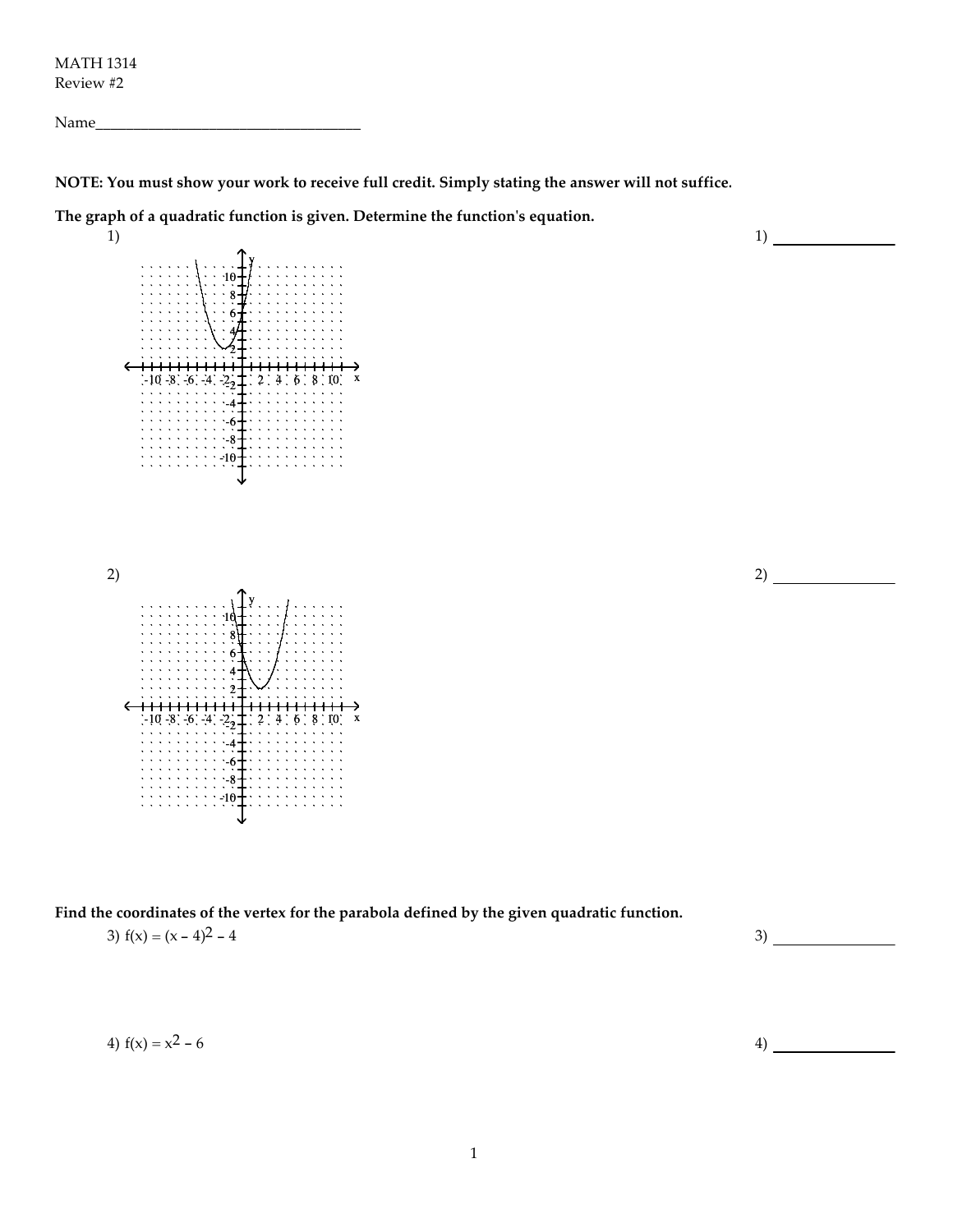| Find the axis of symmetry of the parabola defined by the given quadratic function.<br>5) $f(x) = (x + 4)^2 - 6$                                                                |     |
|--------------------------------------------------------------------------------------------------------------------------------------------------------------------------------|-----|
| Find the range of the quadratic function.<br>6) $f(x) = x^2 + 14x - 3$                                                                                                         | 6)  |
| Find the x-intercepts (if any) for the graph of the quadratic function.<br>7) $f(x) = -x^2 + 9x - 20$                                                                          | 7)  |
| Find the y-intercept for the graph of the quadratic function.<br>8) $f(x) = x^2 + 5x - 4$                                                                                      | 8)  |
| Determine whether the given quadratic function has a minimum value or maximum value. Then find the coordinates of<br>the minimum or maximum point.<br>9) $f(x) = x^2 + 2x - 9$ | 9)  |
| Solve the problem.<br>10) You have 196 feet of fencing to enclose a rectangular region. Find the dimensions of the<br>rectangle that maximize the enclosed area.               | 10) |
| Determine whether the function is a polynomial function.<br>11) $f(x) = 4x + 7x^5$                                                                                             | 11) |

2

12)

12)  $f(x) = 2 - \frac{1}{x}$ 

 $x^4$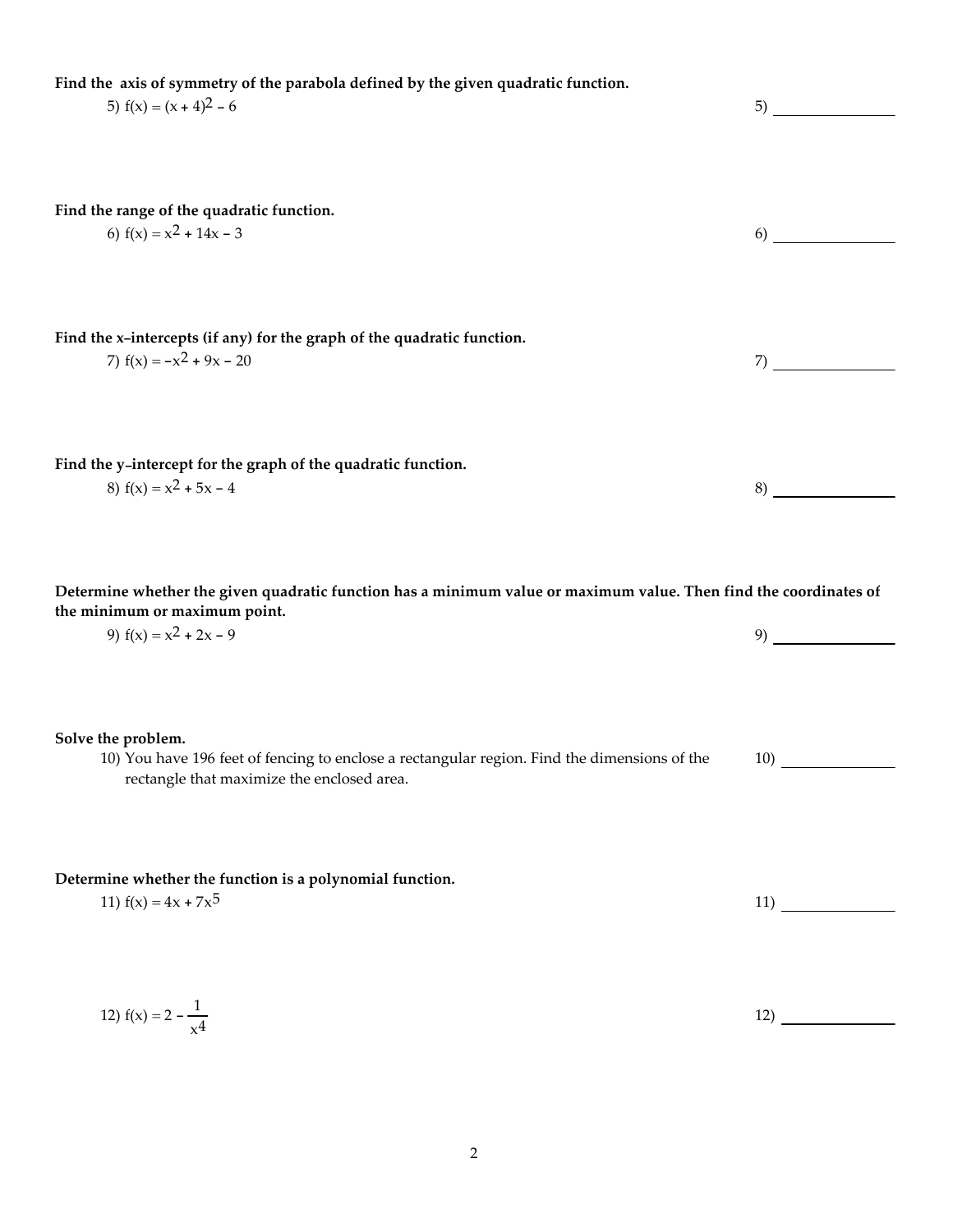Find the degree of the polynomial function.

13)  $f(x) = 5x - x^6 + \frac{5}{4}$ 4

Use the Leading Coefficient Test to determine the end behavior of the polynomial function.

Find the zeros for the polynomial function and give the multiplicity for each zero. State whether the graph crosses the x-axis or touches the x-axis and turns around, at each zero.

15)  $f(x) = 4(x - 2)(x + 1)^4$  15)

14)  $f(x) = -3x^4 + 4x^3 - 5x^2 - 4x - 1$  14)

16)  $f(x) = x^3 + 8x^2 + 20x + 16$  16

Use the Intermediate Value Theorem to determine whether the polynomial function has a real zero between the given integers.

17)  $f(x) = 3x^3 + 8x^2 + 5x + 5$ ; between -3 and -2 17)

Divide using long division.

| 18) $(x^2 - 5x - 6) \div (x - 6)$ |  |
|-----------------------------------|--|
|                                   |  |

| 19) $(12x^3 - 11x^2 + 10x + 5) \div (-3x - 1)$ |  |
|------------------------------------------------|--|
|------------------------------------------------|--|

Use long division and the Remainder Theorem to find the indicated function value.

20)  $f(x) = 2x^3 - 5x^2 - 4x + 7$ ;  $f(-2)$  20)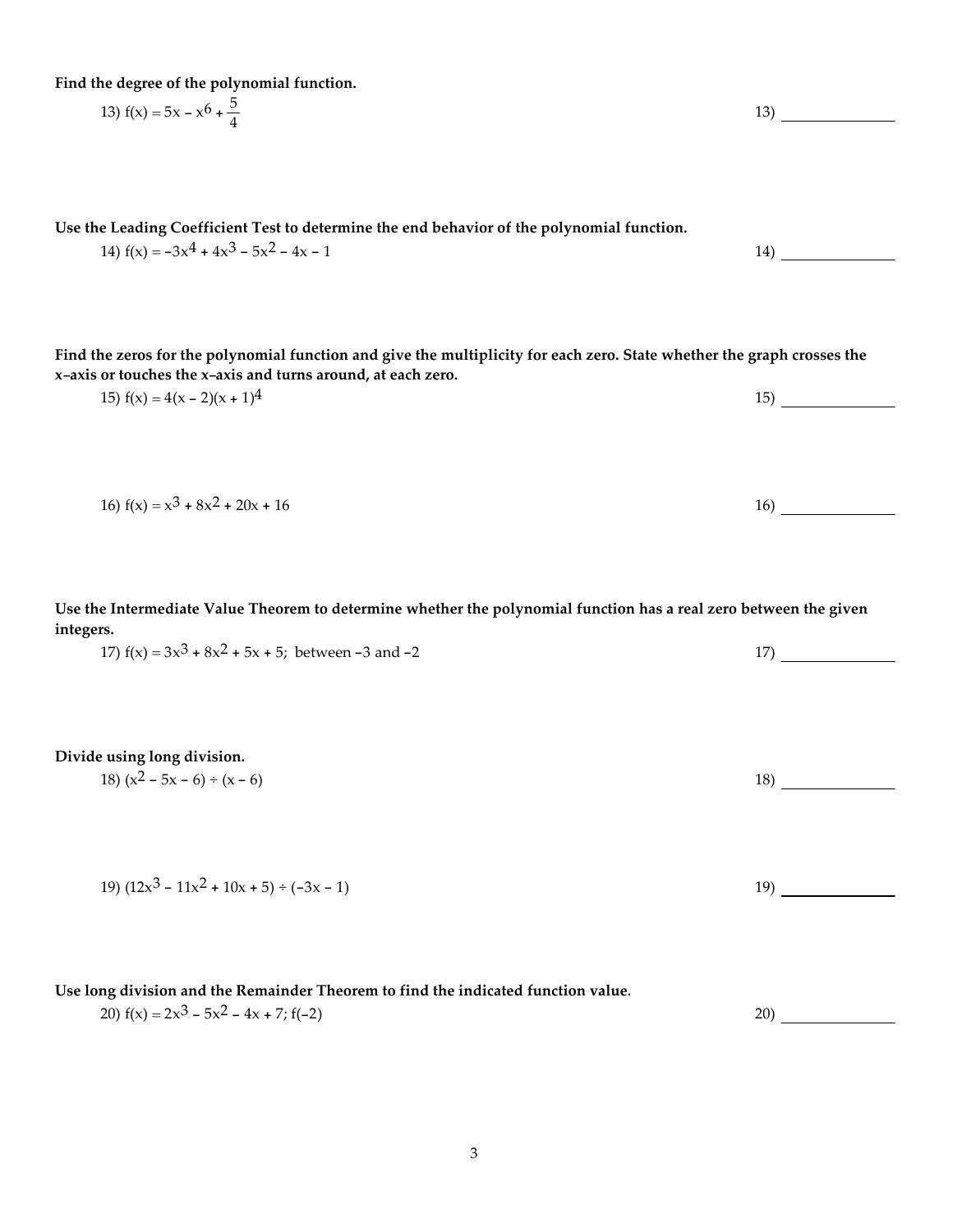| Solve the problem.<br>21) Solve the equation $2x^3 - 23x^2 + 71x - 30 = 0$ given that 5 is a zero of                     | 21)  |
|--------------------------------------------------------------------------------------------------------------------------|------|
| $f(x) = 2x^3 - 23x^2 + 71x - 30.$                                                                                        |      |
|                                                                                                                          |      |
|                                                                                                                          |      |
| Use the Rational Zero Theorem to list all possible rational zeros for the given function.<br>22) $f(x) = 5x^3 - x^2 + 3$ | 22)  |
|                                                                                                                          |      |
|                                                                                                                          |      |
| 23) $f(x) = 3x^4 + 3x^3 - 3x^2 + 2x - 12$                                                                                | 23)  |
|                                                                                                                          |      |
|                                                                                                                          |      |
| Find the domain of the rational function.                                                                                |      |
| 24) $g(x) = \frac{4x}{x + 3}$                                                                                            | 24)  |
|                                                                                                                          |      |
|                                                                                                                          |      |
| 25) $f(x) = \frac{x+8}{x^2-4}$                                                                                           | (25) |
|                                                                                                                          |      |
|                                                                                                                          |      |
| Find the vertical asymptotes, if any, of the graph of the rational function.                                             |      |
| 26) $h(x) = \frac{x}{x + 3}$                                                                                             | 26)  |
|                                                                                                                          |      |
|                                                                                                                          |      |

27)  $g(x) = \frac{x-1}{x}$  $\frac{x+1}{x(x+3)}$  27)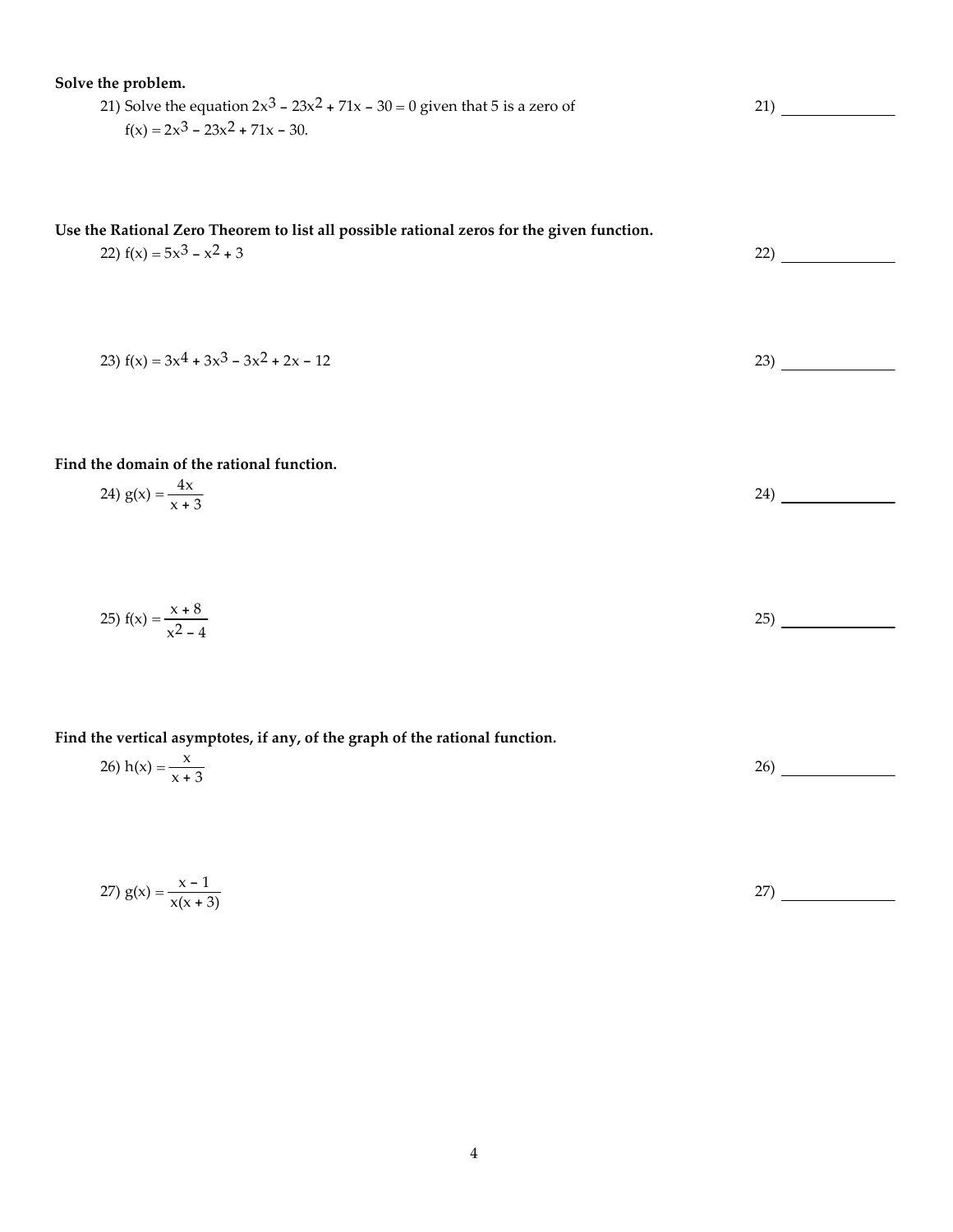Find the horizontal asymptote, if any, of the graph of the rational function.

$$
28) f(x) = \frac{12x}{3x^2 + 1}
$$

29) 
$$
h(x) = \frac{20x^3}{5x^2 + 1}
$$

Use transformations of  $f(x) = \frac{1}{x}$  $\frac{1}{x}$  or  $f(x) = \frac{1}{x^2}$  $\frac{1}{x^2}$  to graph the rational function.





31)



29)

28)

5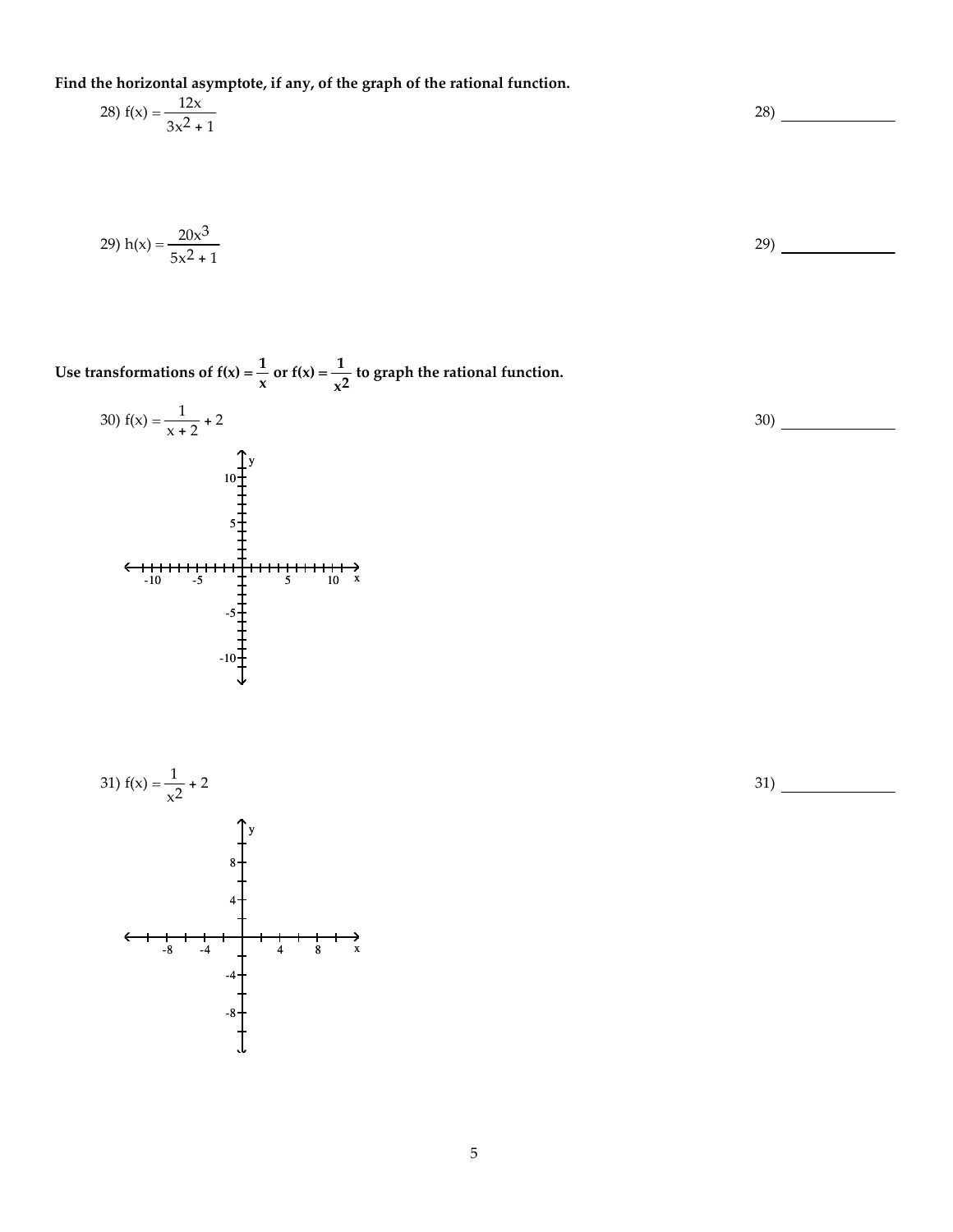Graph the rational function.



Solve the polynomial inequality and graph the solution set on a number line. Express the solution set in interval notation. 33)  $(x - 6)(x + 5) > 0$ 33)

| $JJ$ $(A - 0)(A + J) > 0$                                                                                                   | וטט |
|-----------------------------------------------------------------------------------------------------------------------------|-----|
| $-10-9$ -8 -7 -6 -5 -4 -3 -2 -1 0 1 2 3 4 5 6 7 8 9 10                                                                      |     |
| 34) $x^2 + 5x - 6 > 0$<br>$\leftarrow$<br>$\rightarrow$<br>$-9$ $-8$ $-7$ $-6$ $-5$ $-4$ $-3$ $-2$ $-1$ 0 1 2 3 4 5 6 7 8 9 | 34) |
| 35) $x^2 - 6x - 7 \le 0$                                                                                                    | 35) |
| ←<br>→<br>$-9$ $-8$ $-7$ $-6$ $-5$ $-4$ $-3$ $-2$ $-1$ 0 1 2 3 4 5 6 7<br>89                                                |     |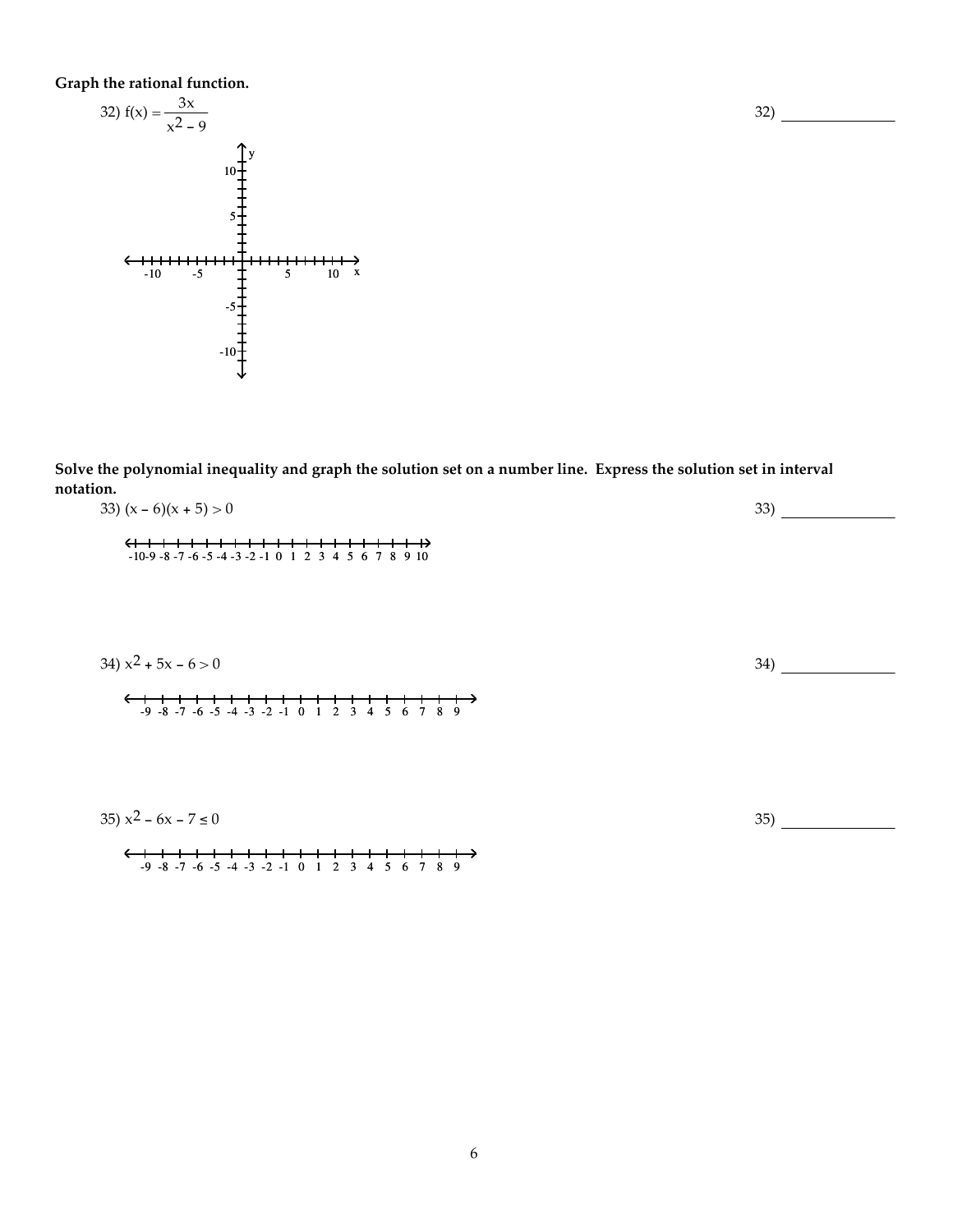Solve the rational inequality and graph the solution set on a real number line. Express the solution set in interval notation.

| 36) $\frac{x+7}{x+2} < 7$                                                   | 36) |
|-----------------------------------------------------------------------------|-----|
| $-12-10-8$ -6 -4 -2 0 2 4 6 8 10 12                                         |     |
|                                                                             |     |
|                                                                             |     |
| $37\frac{12-2x}{6x+7} \le 0$                                                | 37) |
| <del>&lt;+++++++++++++++++++++</del><br>$-10-9-8-7-6-5-4-3-2-1012345678910$ |     |
|                                                                             |     |
|                                                                             |     |

38) <sup>x</sup>-<sup>3</sup> x + 2 < 0 -9 -8 -7 -6 -5 -4 -3 -2 -1 0 1 2 3 4 5 6 7 8 9 38)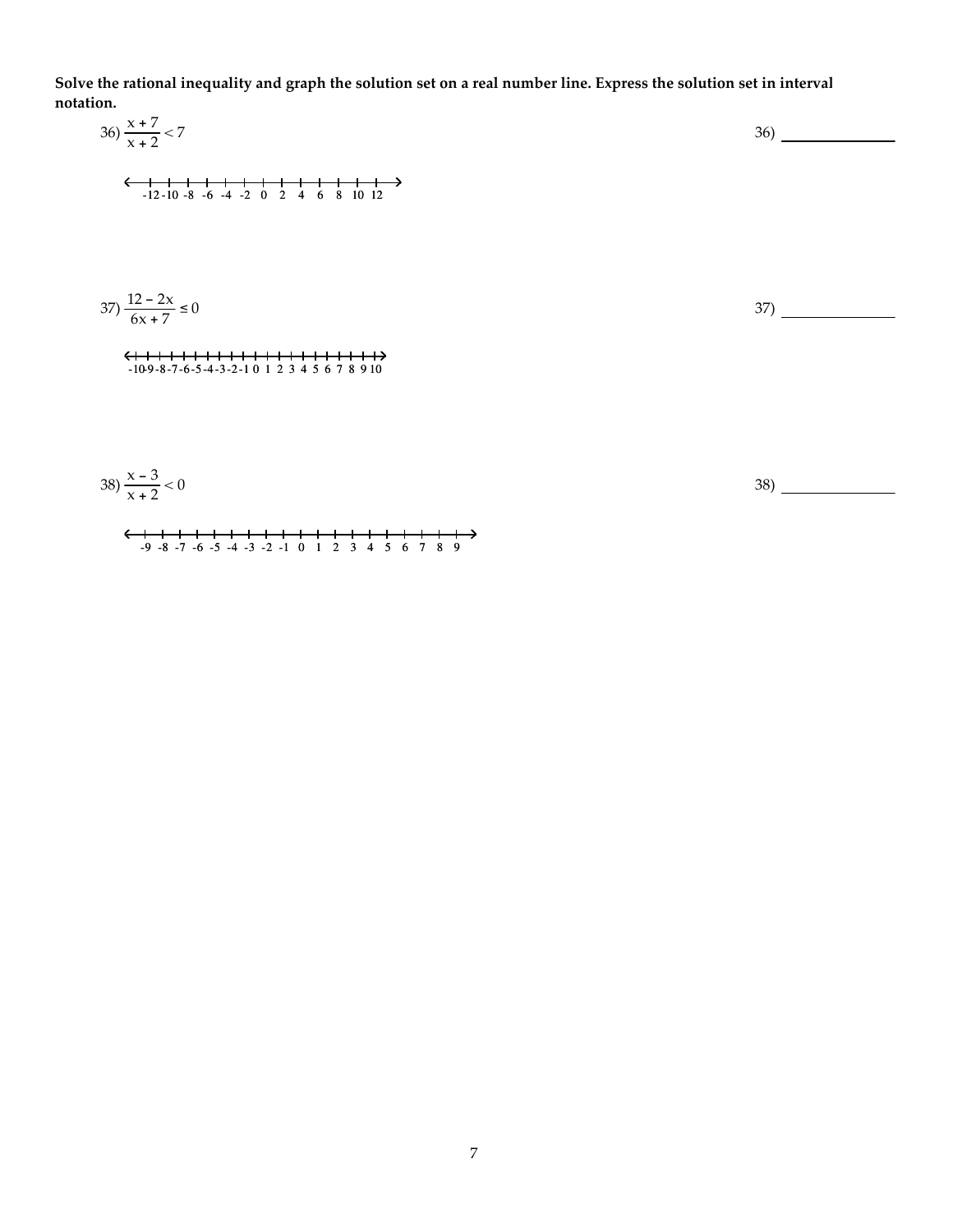## Answer Key Testname: PATTERSON141REVIEW2

-10

1)  $f(x) = (x + 2)^2 + 2$ 2)  $h(x) = (x - 2)^2 + 2$ 3)  $(4, -4)$ 4)  $(0, -6)$ 5)  $x = -4$ 6)  $[-52, \infty)$ 7) (4, 0) and (5, 0) 8) (0, -4) 9) minimum;  $(-1, -10)$ 10) 49 ft by 49 ft 11) Yes 12) No 13) 6 14) falls to the left and falls to the right 15) 2, multiplicity 1, crosses x-axis; -1, multiplicity 4, touches x-axis and turns around 16) -2, multiplicity 2, touches the x-axis and turns around; -4, multiplicity 1, crosses the x-axis. 17)  $f(-3) = -19$  and  $f(-2) = 3$ ; yes  $18) x + 1$ 19)  $-4x^2 + 5x - 5$ 20) -21 21)  $\left\{5, 6, \frac{1}{2}\right\}$ 22)  $\pm \frac{1}{5}$  $\frac{1}{5}$ ,  $\pm \frac{3}{5}$  $\frac{5}{5}$ , ± 1, ± 3 23) ±1, ± 2, ± 3, ± 4, ± 6, ± 12, ±  $\frac{1}{3}$ , ±  $\frac{2}{3}$  $\frac{2}{3}$ ,  $\pm \frac{4}{3}$ 3 24)  $\{x | x \neq -3\}$ 25)  $\{x | x ≠ -2, x ≠ 2\}$ 26)  $x = -3$ 27)  $x = 0$  and  $x = -3$ 28)  $y = 0$ 29) no horizontal asymptote 30) y 10 5  $\leftarrow$ <del>----------------------------</del> <del>...........</del>  $-10$   $-5$   $\frac{1}{2}$   $\frac{1}{2}$   $5$   $10$  x -5